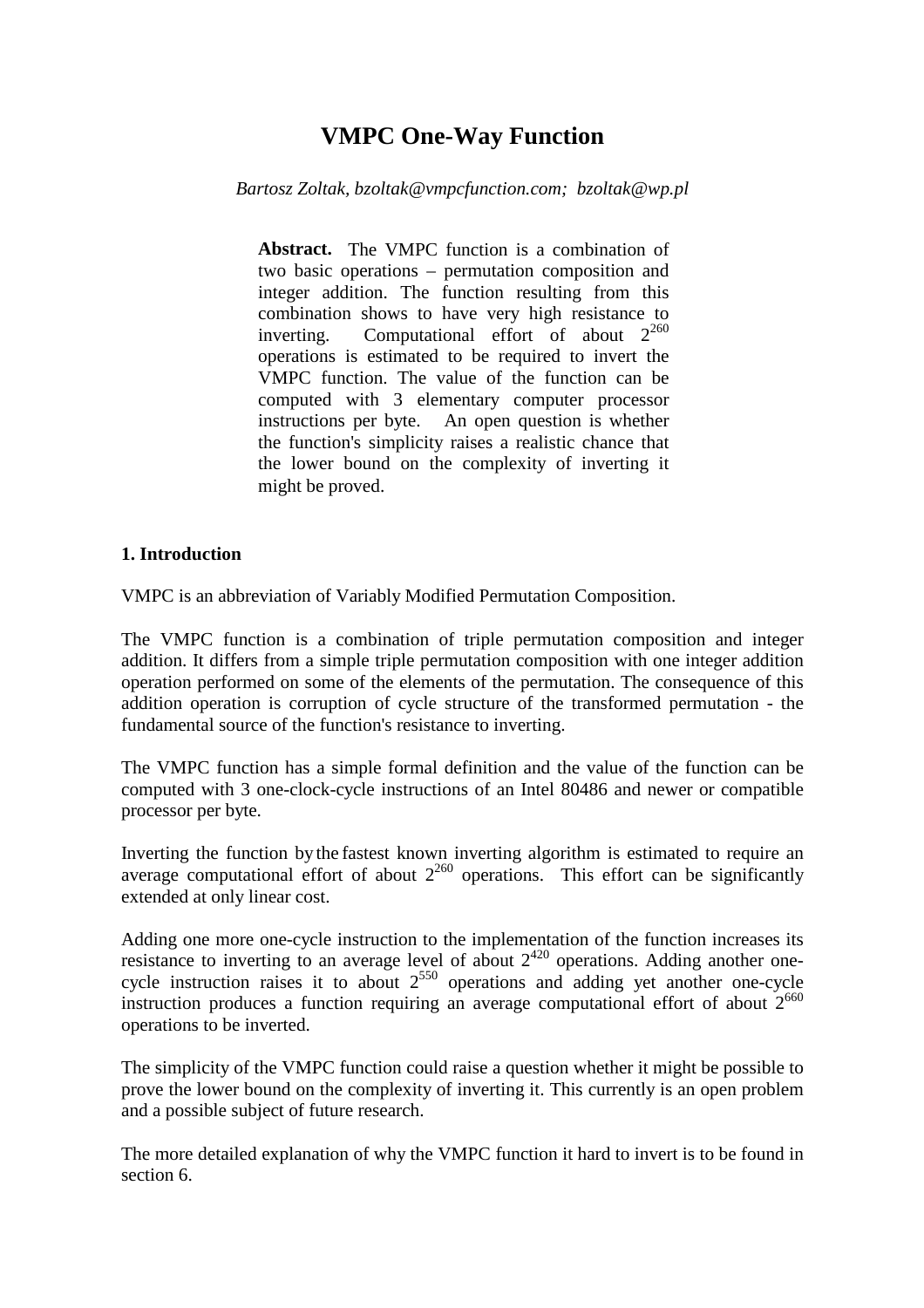## **2. Definition of the VMPC function**

## *Notation:*

 n, P, Q : P and Q: n-element permutations. For simplicity of further implementations P and Q are one-to-one mappings  $A \rightarrow A$ , where  $A = \{0,1,...,n-1\}$ 

- k : Level of the function;  $k < n$
- + : addition modulo n

## *Definition:*

A k-level VMPC function, referred to as  $VMPC_k$ , is such transformation of P into Q, where

 $Q[X] = P[P_k[P_{k-1}[\ldots[P_1[P[X]]]\ldots]]],$ 

 $x \in \{0,1,...,n-1\},\$ 

 $P_i$  is an n-element permutation such that  $P_i[x] = f_i(P[x])$ , where  $f_i$  is any function such that  $P_i[x] \neq P[x] \neq P_i[x]$  for i $\in \{1...k\}$ , j $\in \{1...k\}$  / { i }.

For simplicity of further implementations  $f_i$  is assumed to be  $f_i(x) = x + i$ 

For simplicity of future references notation  $Q=VMPC(P)$  is assumed to be equivalent to  $Q=VMPC_1(P)$ 

# *Example:*

 $Q=VMPC<sub>1</sub>(P)$  is such transformation of P into Q, where:

 $Q[x] = P[P_1[P[x]]],$ 

 $P_1[x]=P[x]+1.$ 

 $(Q[x]=P[P[P[x]]+1]$ , where "+" denotes addition modulo n)

| <b>Function</b>   | Definition                       |
|-------------------|----------------------------------|
| $VMPC_1$          | $Q[x]=P[P[P[x]]+1]$              |
| VMPC <sub>2</sub> | $Q[x] = P[P[P[P[x]] + 1] + 2]$   |
| VMPC <sub>3</sub> | $Q[x]=P[P[P[P[x]]+1]+2]+3]$      |
| VMPC <sub>4</sub> | $Q[x]=P[P[P[P[P[x]]+1]+2]+3]+4]$ |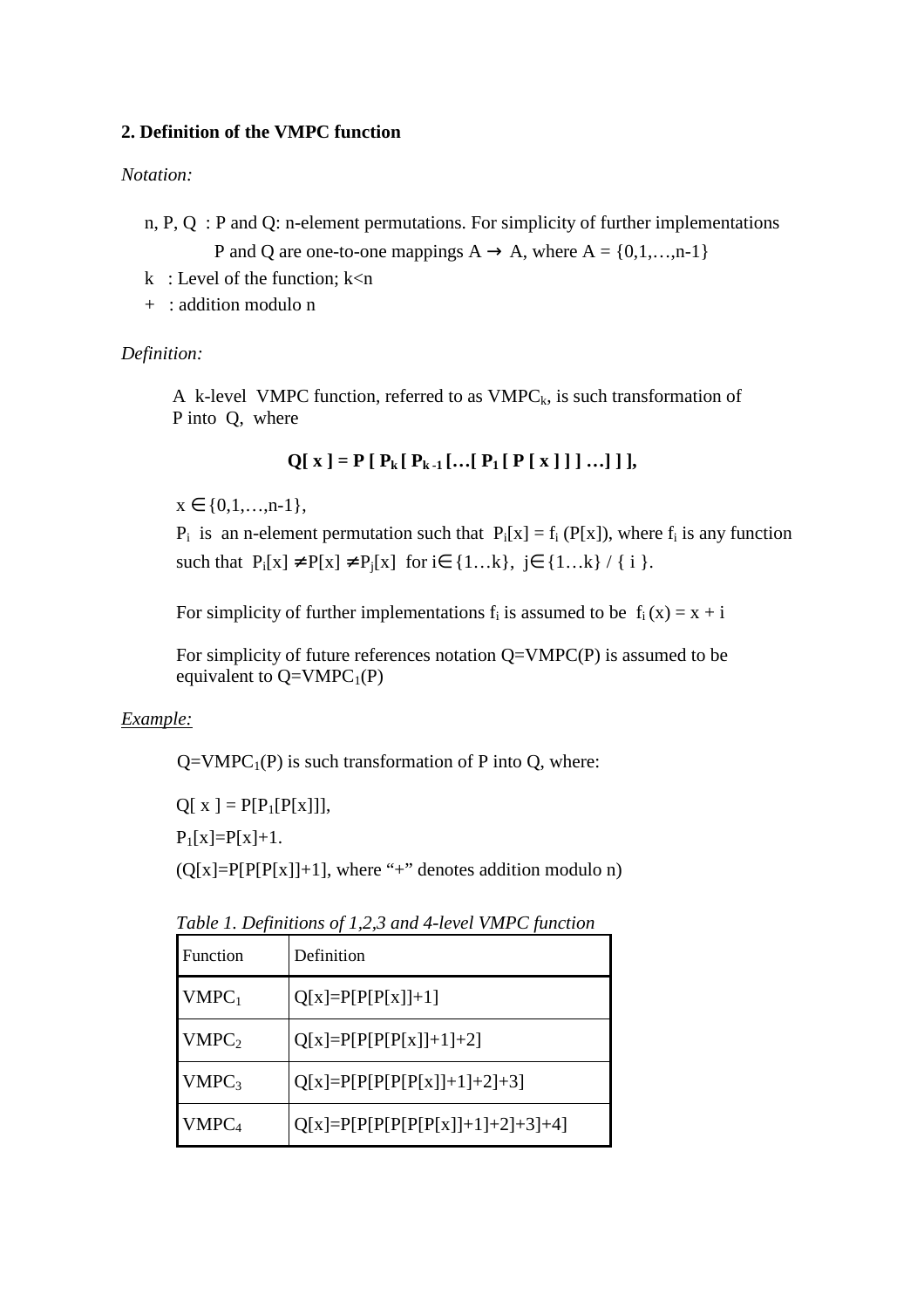## **3. The 3-instruction implementation of the VMPC function**

Implementation of a 1-level VMPC function, where  $Q[x] = P[P[P[x]]+1]$ , for 256-element permutations P and Q in assembly language is described.

## *Assume that :*

- Pa is a 257-byte array indexed by numbers from 0 to 256, the P permutation is stored in the array at indexes from 0 to 255 (Pa[0...255]=P) and that  $Pa[256]=Pa[0]$ .
- the EAX 32-bit register stores value zero. ("AL" denotes 8 least significant bits of EAX)
- the EDX 32-bit register stores an address, where the Pa array is stored in memory
- the ECX 32-bit register specifies which element of the Q permutation to compute

# *Execute:*

 *Table 2. Implementation of 1-level VMPC function* 

| Instruction                                | Description                             |
|--------------------------------------------|-----------------------------------------|
| $\text{MOV AL}, \text{[EDX]} + \text{ECX}$ | Store ECX-th element of P in AL         |
| $MOV AL, [EDX] + EAX$                      | Store AL-th element of P in AL          |
| MOV AL, $[EDX] + EAX + 1$                  | Store $(AL+1)$ -th element of P in $AL$ |

The 3 MOV instructions in Table 2 store the ECX-th element of permutation Q, where  $Q=VMPC_1(P)$ , in the AL (and EAX) register.

# **4. Example values of the VMPC function**

Values of the 1,2,3 and 4-level VMPC function of an example 10-element permutation P are shown in Table 3.

| Index             | 0           | $\cdot$ | $\boldsymbol{\mathcal{J}}$<br>$\overline{2}$ | $\boldsymbol{\cdot}$<br>3 | 4 |   | 6                 |   | 8                           |  |
|-------------------|-------------|---------|----------------------------------------------|---------------------------|---|---|-------------------|---|-----------------------------|--|
| $\mathbf{P}$      | ി           | 0       | 4                                            | 3                         | 6 | 9 |                   | 8 |                             |  |
| $Q_1 = VMPC_1(P)$ | $\mathbf Q$ | 3       | 8                                            | 6                         |   | 4 |                   |   | $\mathcal{D}_{\mathcal{L}}$ |  |
| $Q_2=VMPC_2(P)$   | $\theta$    | Q       | 2                                            |                           | 8 |   | 3                 |   | 6                           |  |
| $Q_3 = VMPC_3(P)$ | 3           | 4       | Q                                            |                           | 0 | 2 |                   | 6 |                             |  |
| $Q_4 = VMPC_4(P)$ | 8           |         |                                              |                           | 6 |   | $\mathbf{\Omega}$ | 2 | Q                           |  |

*Table 3. Example values of the VMPC function for 10-element permutations*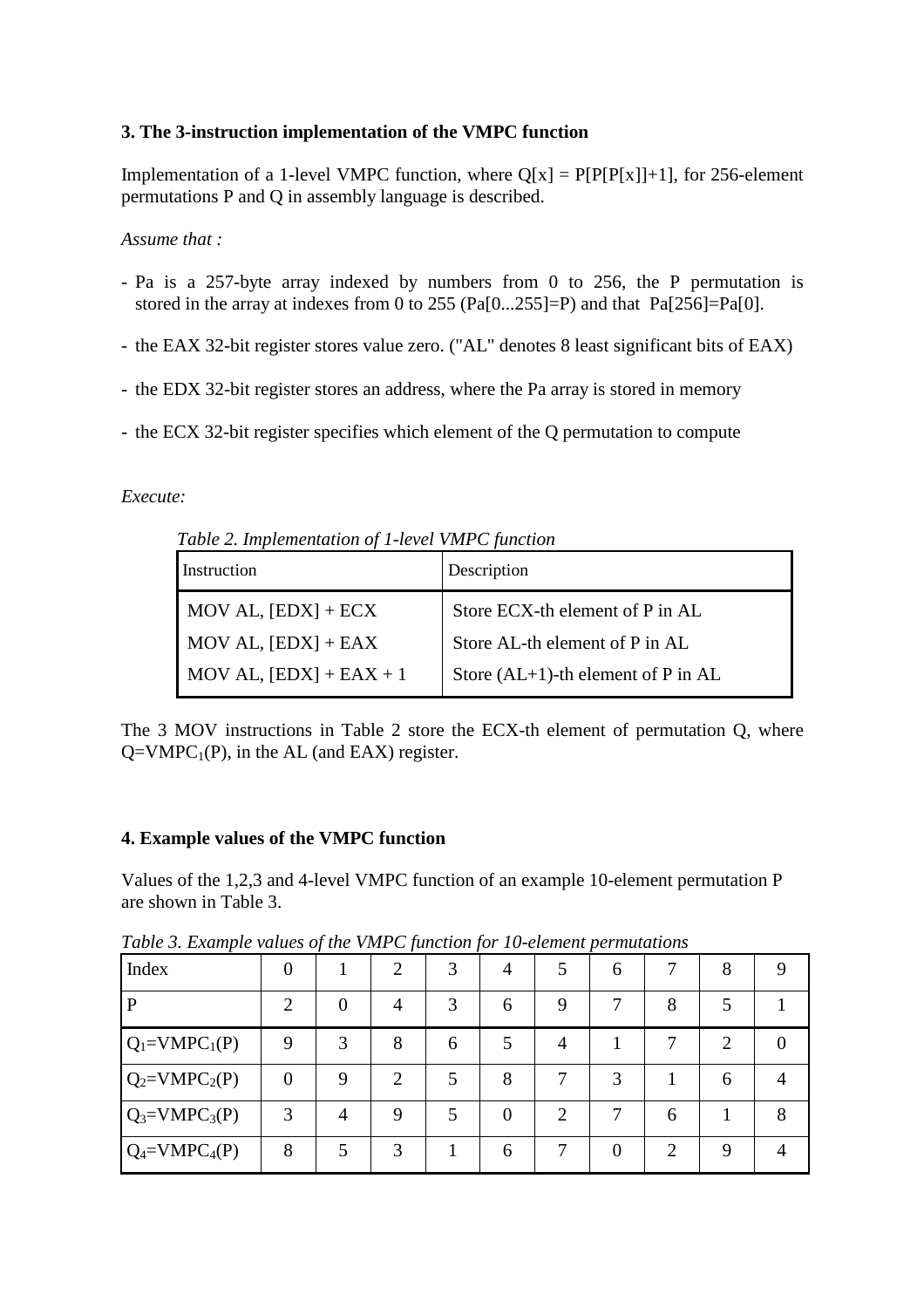# **5. Complexities of computing / inverting the VMPC function**

Efforts required to compute and to invert the 1,2,3 and 4-level VMPC function for 256 element permutations by the fastest known inverting algorithm are shown in Table 4:

*Table 4. Complexities of computing / inverting the VMPC function for 256-element permutations*

| Function                                                                                |           | $VMPC_1$   $VMPC_2$   $VMPC_3$   $VMPC_4$ |           |           |
|-----------------------------------------------------------------------------------------|-----------|-------------------------------------------|-----------|-----------|
| Number of MOV instructions required to compute<br>one byte of the value of the function |           |                                           |           |           |
| Estimated average number of computational<br>operations required to invert the function | $2^{260}$ | $2^{420}$                                 | $2^{550}$ | $2^{660}$ |

# **6. Difficulty of inverting the VMPC function**

n-element permutation P has to be recovered given information from n-element permutation, O, where  $Q=V\text{MPC}_k(P)$  (e.g. n=256, k=1:  $Q[x]=P[P[P[x]]+1]$ ).

By definition each element of Q is formed by  $k+2$  (e.g. 3), usually different, elements of P. One element of Q (e.g. Q[33]=25) can be formed by many possible configurations of P elements (e.g. P[33]=10, P[10]=20, P[21]=25 or P[33]=1, P[1]=4, P[5]=25, etc.).

It cannot be said which of the configurations is more probable. One of the configurations has to be picked (usually  $k+1$  (e.g. 2) elements of P have to be guessed) and the choice must be verified using all those other Q elements, which use at least one of the P elements from the picked configuration.

Each element of P is usually used to form  $k+2$  (e.g. 3) different elements of O. As a result, usually  $(k+2)*(k+1)$  (e.g. 6) new elements of Q need to be inverted (all  $k+2$  elements of P used to form each of those Q elements need to be revealed) to verify the P elements from the picked configuration.

This would not be difficult for a simple (e.g. triple) permutation composition, where the cycle structure of P is retained by Q (some cycles are only shortened).

In Variably Modified Permutation Composition however the cycle structure of P is corrupted by the addition operation(s) and cannot be easily recovered from Q.

Due to that it is usually impossible to find two different elements of Q, which use at least  $k+1$  (e.g. 2) exactly the same elements of P. (This can be done easily for a simple permutation composition)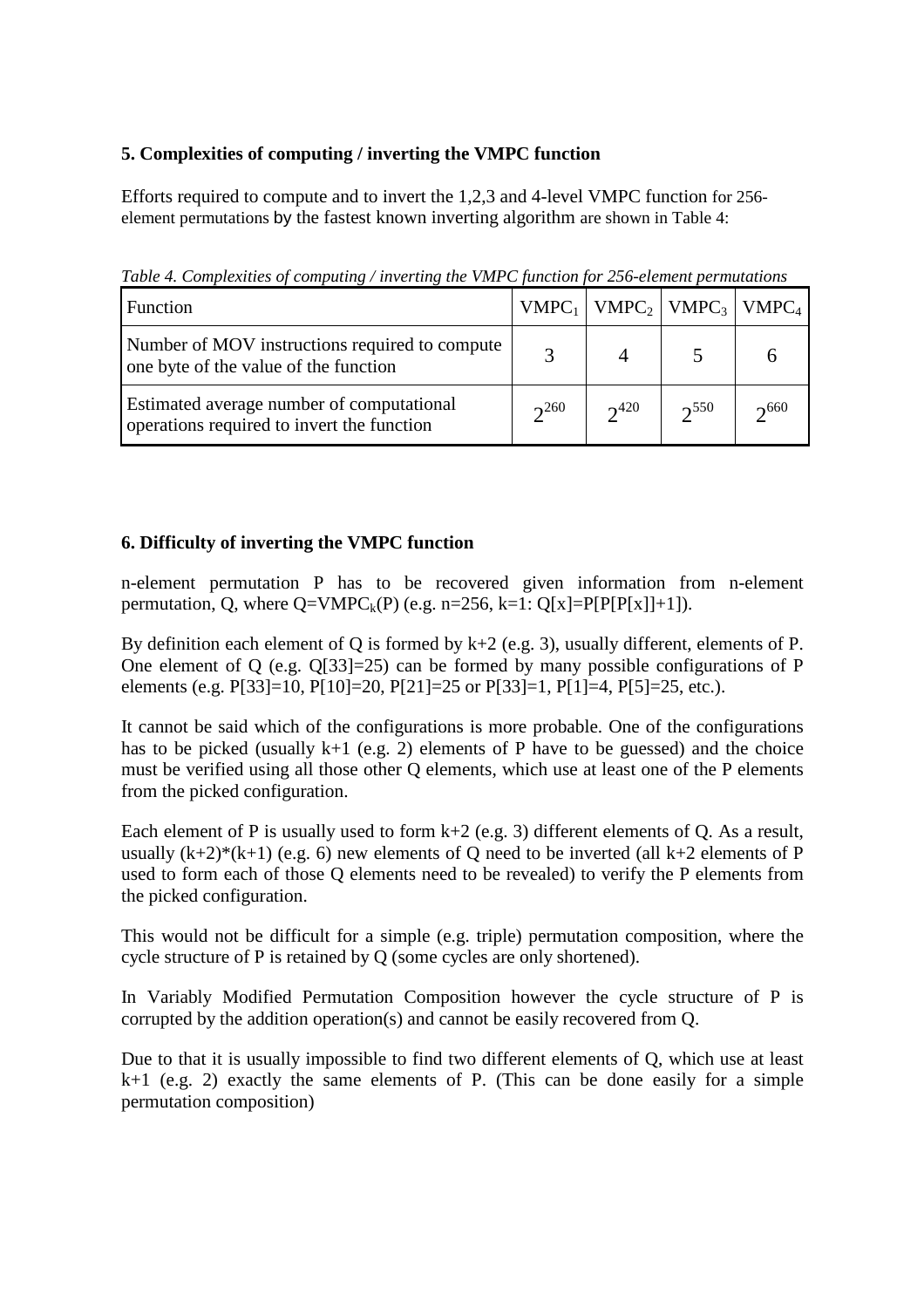In fact only such element of Q can usually be found, name it Q[r], which uses only one of the k+2 (e.g. 3) elements of P, used to form another Q element. This forces the k remaining (e.g. 1) elements of P, used to form Q[r], to be guessed to make the verification of the initial pick possible.

However at each new guessed element of P, there usually occur  $k+1$  (e.g. 2) new elements of Q which use this element of P and which need to be inverted to verify the guess.

The algorithm falls into a loop, where at every step usually k (e.g. 1) new elements of P need to be guessed to verify the previously guessed elements. It quickly occurs that the  $k+2$ (e.g. 3) elements of P picked at the beginning of the process indirectly depend on all n (e.g. 256) elements of Q.

The described scenario is the case usually and it is sometimes possible to benefit from coincidences (where for example it is possible to find two elements of Q, which use more than one (e.g. 2) exactly the same P elements (e.g.  $Q[2]=3$ :  $P[2]=4$ ,  $P[4]=8$ ,  $P[9]=3$  and Q[5]=8: P[5]=9, P[9]=3, P[4]=8)).

The actual algorithm of inverting VMPC was optimized to benefit from the possible coincidences. The average number of P elements which need to be guessed - for n=256 has been reduced to only about 34 for 1-level VMPC function, to about 57 for 2-level VMPC, to about 77 for 3-level VMPC and to about 92 for 4-level VMPC function.

Searching through half of the possible states of these P elements takes on average about  $2^{260}$  steps for 1-level VMPC function, about  $2^{420}$  for 2-level VMPC, about  $2^{550}$  for 3-level VMPC and about  $2^{660}$  steps for 4-level VMPC function.

### **7. Algorithm of inverting the VMPC function**

The fastest method of inverting the VMPC function found derives n-element permutation P which produces a given  $Q=VMPC_k(P)$  permutation, according to the following algorithm:

*Notation:* 

 $P_t$ : n-element table, the searched permutation will be stored in

Argument, Value; Base, Parameter of an element of  $P_t$ :

For an element  $P_t[x]=y : x$  is termed the argument and y the value.

 The base is either the argument or the value; the parameter is the corresponding – the value or the argument.

*Example*: for an element  $P_t[3]=5$ : If value 5 is the base, argument 3 is the parameter.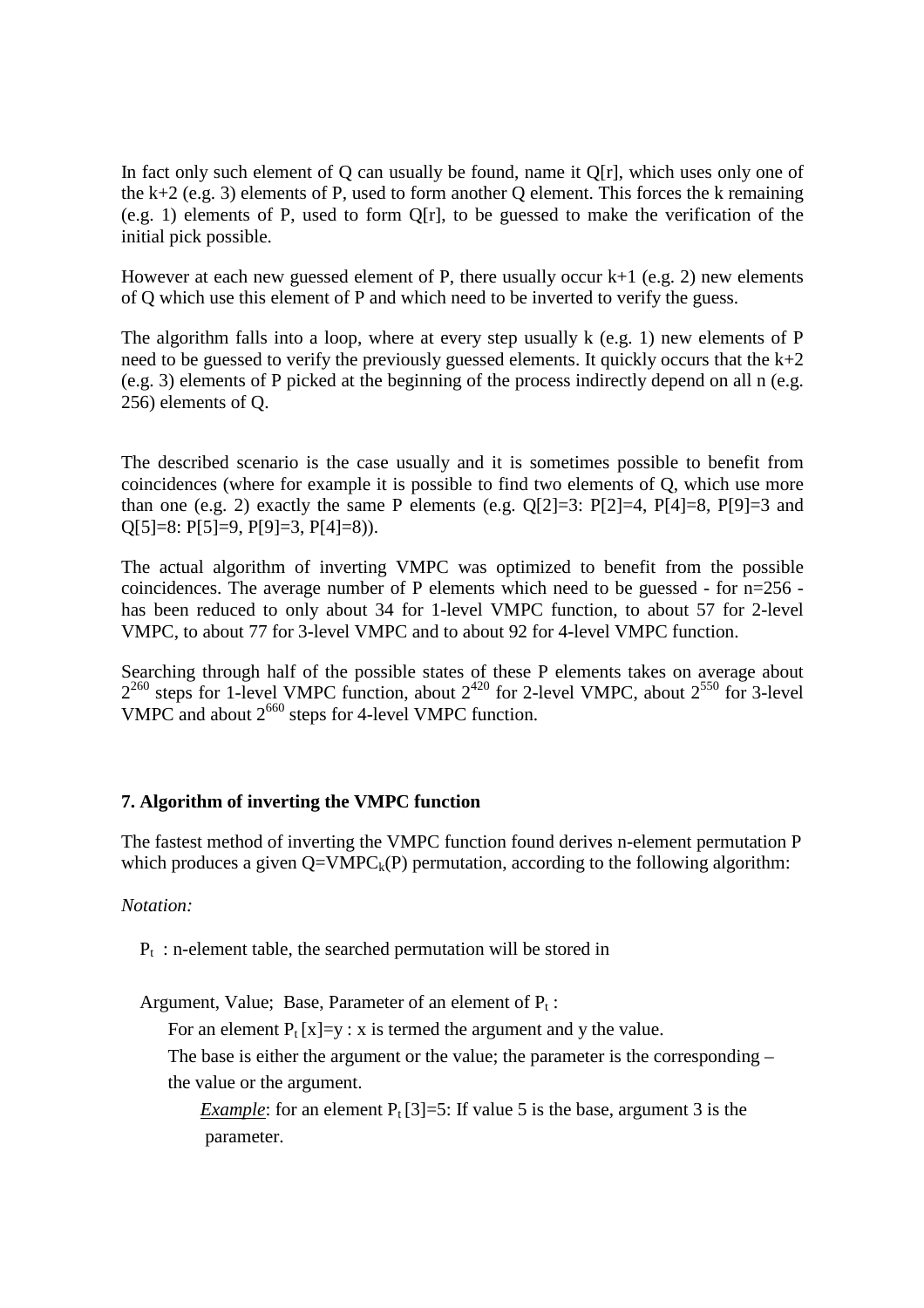- 1.1) Reveal one element of  $P_t$  by assuming  $P_t$  [x]=y; where x and y are any values within range  $x \in \{0,1,...,n-1\}$ ,  $y \in \{0,1,...,n-1\}$
- 1.2) Choose at random whether x is the base and y the parameter or y the base and x the parameter of the element  $P_t[x]=y$ . Denote  $P_t[x]=y$  as the current element of  $P_t$ .
- 2) Reveal all possible elements of  $P_t$  by running the deducing process (see section 7.1)
- 3) If n elements of  $P_t$  have been revealed with no contradiction in step 2: Terminate the algorithm and output  $P_t$
- 4) If fewer than n elements of  $P_t$  have been revealed with no contradiction in step 2:
- 4.1) Reveal a new element of  $P_t$  by running the selecting process (see section 7.2). Denote the revealed element as the current element of  $P_t$ .
	- 4.2) Save the parameter of the current element of  $P_t$
	- 4.3) Go to step 2
- 5) If a contradiction occurred in step 2:
	- 5.1) Remove all elements of  $P_t$  revealed in step 2 when the current element of  $P_t$ had been revealed
	- 5.2) Increment modulo n the parameter of the current element of  $P_t$
- 5.3) If the parameter of the current element of  $P_t$  has returned to the value saved in step 4.2:
	- 5.3.1) Remove the current element of  $P_t$
- 5.3.2) Denote the element, which had been the current element of  $P_t$  directly before the element removed in step 5.3.1 became the current one, as the current element of  $P_t$ 
	- 5.3.3) Go to step 5.1
- 6) Go to step 2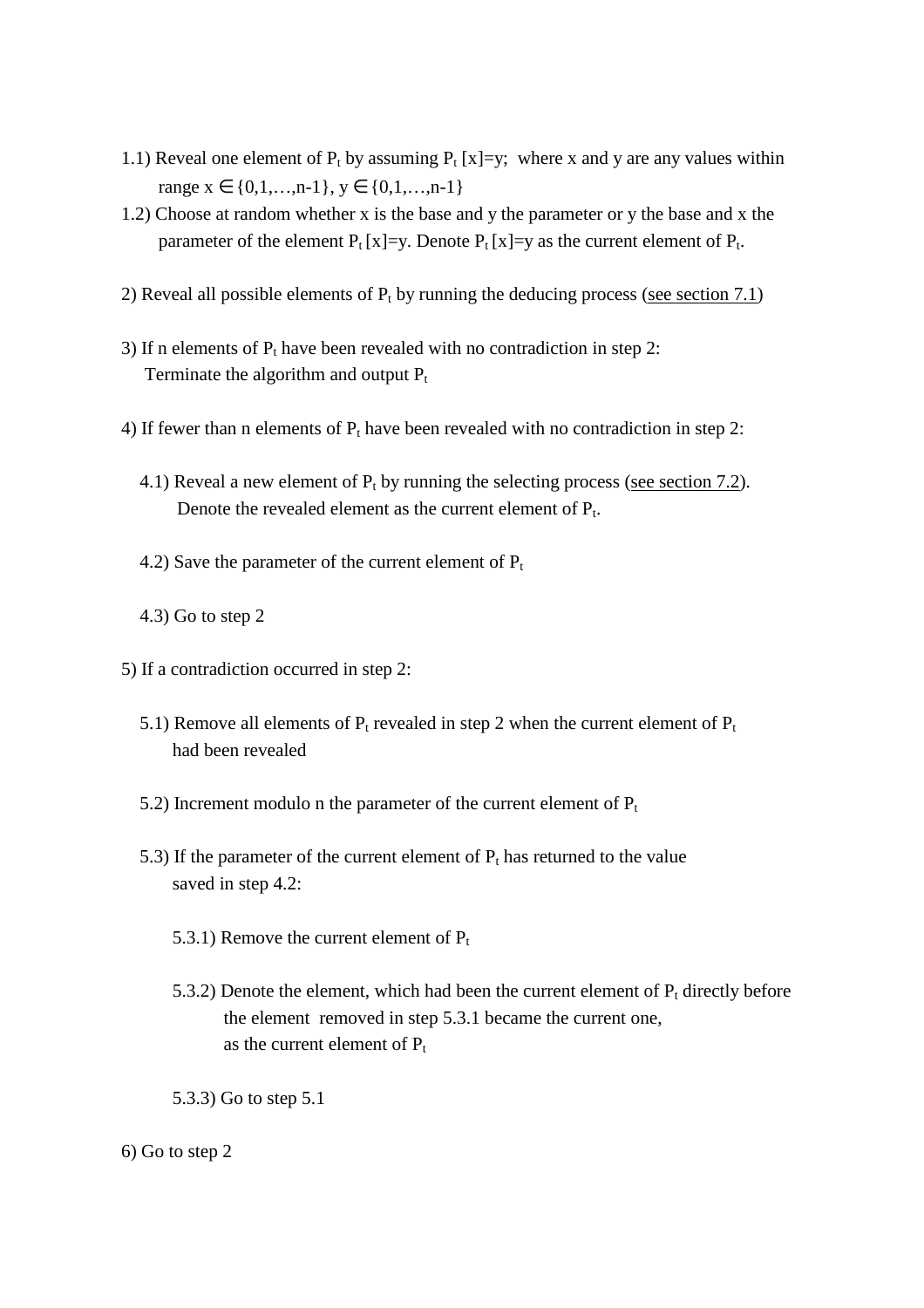### **7.1. The deducing process**

The deducing process reveals all possible elements of  $P_t$ , given  $Q$  and given the already revealed elements of  $P_t$  according to the following algorithm:

*Notation: as in section 7, with*:

 C,A : temporary variables Word x of Statement y: Statement y: A set of all elements of  $P_t$  used to calculate Q[y] Word x: x-th consecutive element of  $P_t$  used to calculate Q[y]: *Example* for  $VMPC_2$ :  $Q[x] = P[P[P[P[x]]+1]+2]$ : Assume  $P_t[2]=3$ ,  $P_t[3]=5$ ,  $P_t[6]=2$ ,  $P_t[4]=7$ , which produces  $Q[2]=7$ . The elements  $P_t[2]=3$ ,  $P_t[3]=5$ ,  $P_t[6]=2$ ,  $P_t[4]=7$  form statement 2. The element  $P_1[2]=3$  is word 1 of statement 2;  $P_1[3]=5$  is word 2 of statement 2, etc.

1.1) Set C to 0 1.2) Set A to 0

- 2) If the element  $P_t[A]$  is revealed:
	- 2.1) If the element  $P_t[A]$  and k other revealed elements of  $P_t$  fit a general pattern of k+1 words of any statement : Deduce the remaining word of that statement (see example 7.1.1)
	- 2.2) If the deduced word is not a revealed element of  $P_t$ :

2.2.1) Reveal the deduced word as an element of  $P_t$ 

2.2.2) Set C to 1

2.3) If the deduced word contradicts any of the already revealed elements of  $P_t$ : Output a contradiction and terminate the deducing algorithm (see example 7.1.2)

3.1) Increment A

- 3.2) If A is lower than n: Go to step 2
- 3.3) If C is equal 1: Go to step 1.1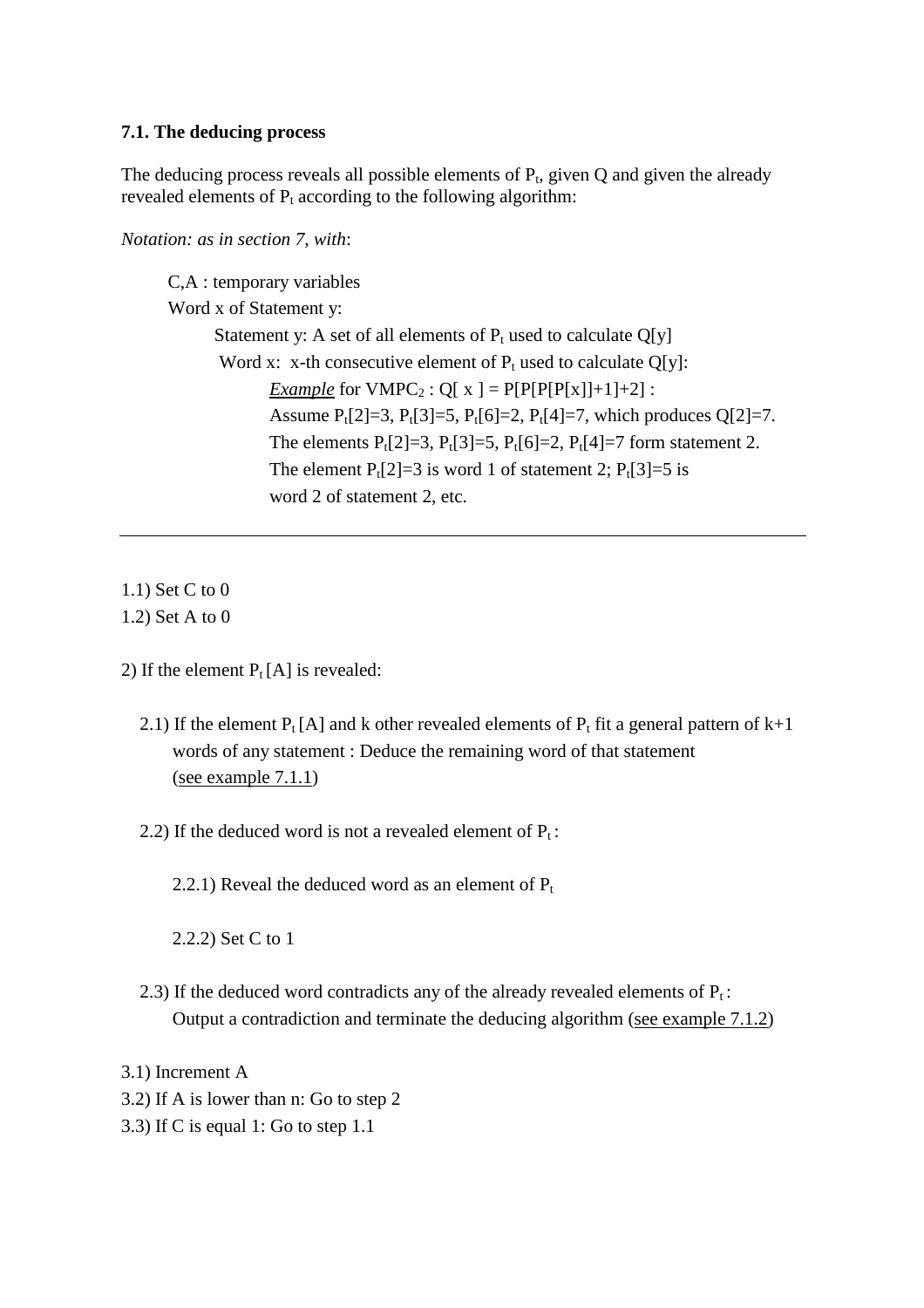For  $VMPC_2$ :  $Q[x] = P[P[P[P[x]]+1]+2]$ :

Assume that  $Q[0]=9$  and that the following elements of  $P_t$  are revealed:  $P_t$ [0]=1,  $P_t$ [1]=3,  $P_t$ [8]=9

Word 3 of statement 0 can be deduced as  $P_t$ '[4]=6 ( $P_t$ '[3+1]=8-2)

*Example 7.1.2)* 

For  $VMPC_2$ :  $Q[x] = P[P[P[P[x]]+1]+2]$ :

Assume that  $Q[7]=2$  and that the following elements of  $P_t$  are revealed:  $P_t[1]=8$ ,  $P_t[9]=3$ ,  $P_t[5]=2$  and  $P_t[6]=1$ 

Word 1 of statement 7, deduced as  $P_t$ <sup>{</sup>[7]=1, contradicts the already revealed element  $P_t$ [6]=1.

#### **7.2. The selecting process**

The selecting process selects such new element of  $P_t$  to be revealed which maximizes the number of elements of  $P_t$  possible to deduce in further steps of the inverting algorithm.

The selecting process outputs a selected base and a randomly chosen parameter of a new element of  $P_t$ .

*Notation: as in section 7.1, with:*

G,R,X,Y : temporary variables

Ta,Tv : temporary tables

Weight : table of numbers:

Weight[1; 2; 3; 4] = (2; 5; 9; 14); *Example*: Weight[3]=9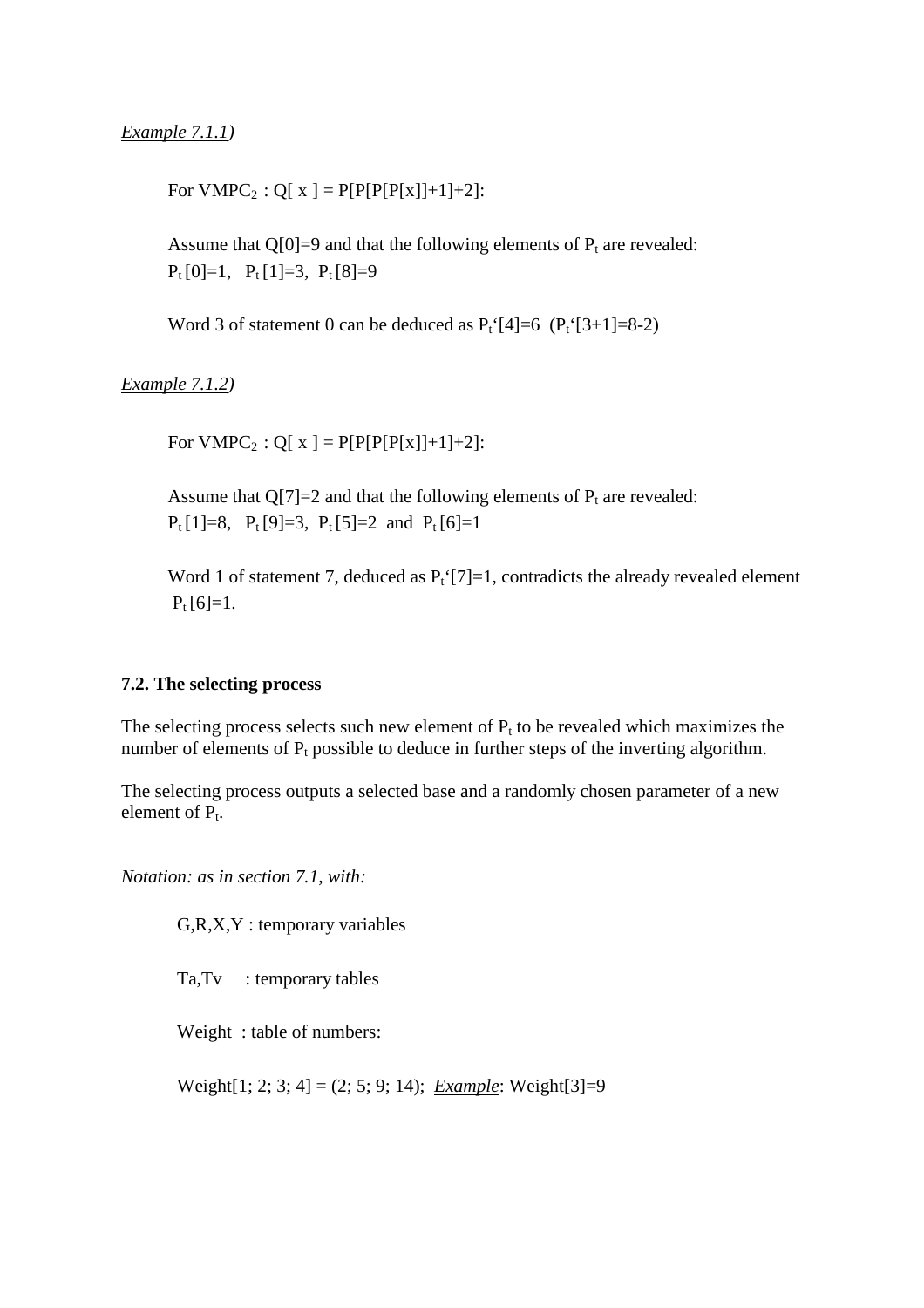1.1) Set Ta and Tv to 0 1.2) Set G to 0 1.3) Set R to 1

- 2) Count the number of revealed elements of  $P_t$  which fit the general pattern of words of a statement in which an unrevealed element of  $P_t$  with argument G would be word R. Increment Ta[G] by Weight of this number (see example 7.2.1)
- 3) Count the number of revealed elements of  $P_t$  which fit the general pattern of words of a statement in which an unrevealed element of  $P_t$  with value G would be word R. Increment Tv[G] by Weight of this number

4.1) Increment R 4.2) If R is lower than k+3: Go to step 2

- 4.3) Increment G 4.4) If G is lower than n: Go to step 1.3
- 5.1) Pick any index of Ta or Tv for which the number stored in any of the tables Ta or Tv is maximal (see example 7.2.2)
- 5.2) If the index picked in step 5.1 is an index of Ta:
	- 5.2.1) Store this index in variable X
	- 5.2.2) Generate a random number Y within range  $Y \in \{0,1,...,n-1\}$ , such that an element of  $P_t$  with value Y is not revealed
	- 5.2.3) Output  $P_t^{\prime}[X]=Y$ , where X is the base and Y is the parameter
- 5.3) If the index picked in step 5.1 is an index of Tv:
	- 5.3.1) Store this index in variable Y
	- 5.3.2) Generate a random number X within range  $X \in \{0,1,...,n-1\}$ , such that an element of  $P_t$  with argument X is not revealed
	- 5.3.3) Outputs  $P_t^{\prime}[X]=Y$ , where Y is the base and X is the parameter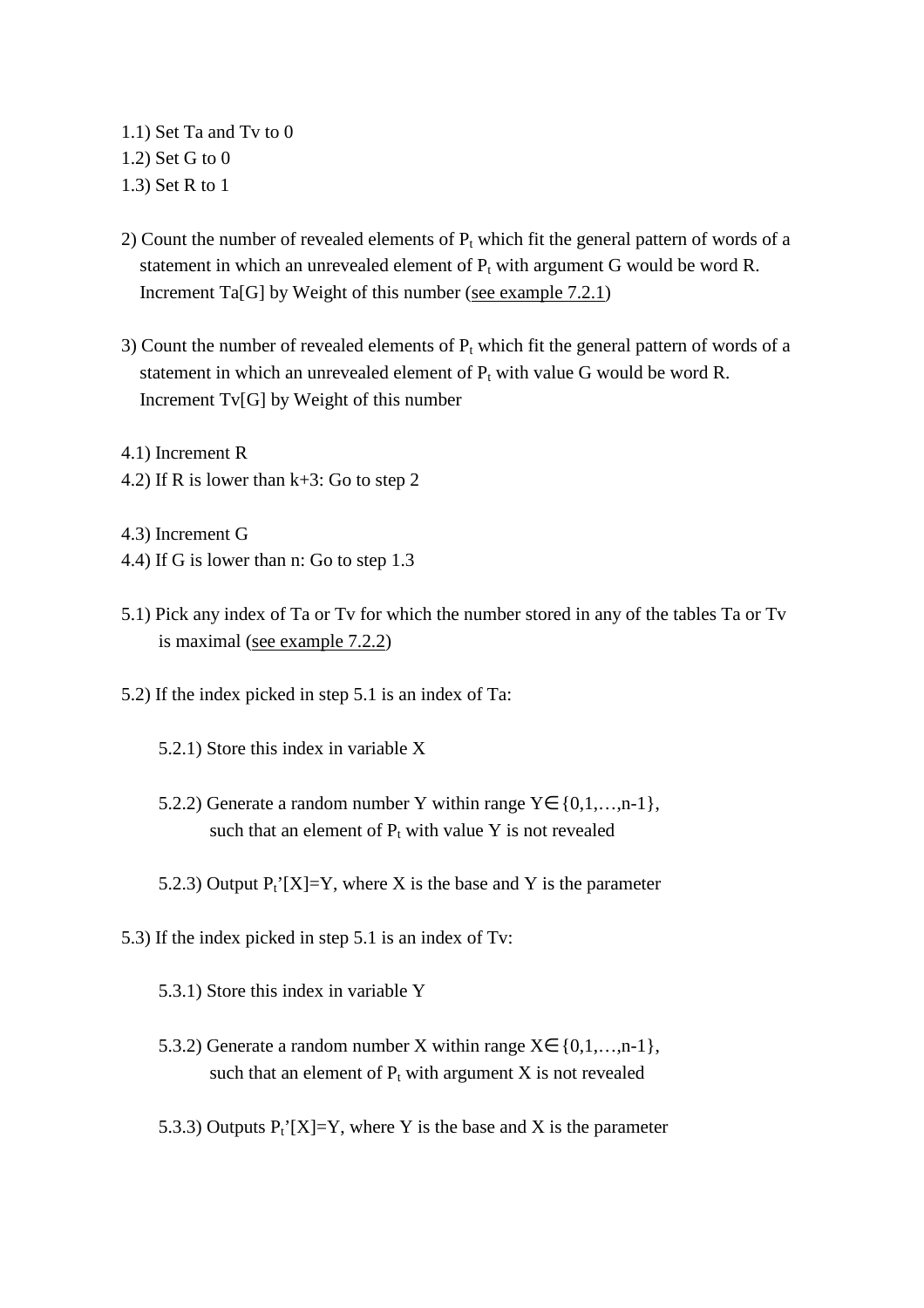For  $VMPC_2$ :  $Q[x] = P[P[P[P[x]]+1]+2]$ : Assume that G=8; R=2; Q[6]=1 and that the following elements of  $P_t$  are revealed:  $P_t [6]=8, P_t [5]=1$ 

There are two revealed elements of  $P_t$  which fit the general pattern of words of a statement in which  $P_t[8]$  would be word  $2: P_t[6]=8$ ,  $P_t[5]=1$ :

 word 1 word 2 word 3 word 4  $P_t [6]=8$ ,  $P_t [8]=?$ ,  $P_t [?)=?$ ,  $P_t [5]=1$ 

 $Ta[8] = Ta[8] + Weight[2] = Ta[8] + 5$ 

## *Example 7.2.2)*

Assume Ta =  $(0, 5, 2, 7, 5, 7)$  and Tv =  $(2, 7, 0, 0, 5, 2)$ The maximal number stored in any of the tables is 7:  $Ta[3] = Ta[5] = Tv[1] = 7$ Pick any of: index 3 of Ta, index 5 of Ta or index 1 of Tv

### **8. Example complexities of inverting the VMPC function**

Complexity of inverting the VMPC function has been approximated as an average number of times the deducing process in step 2 of the inverting algorithm described in section 7 has to be run until permutation  $P_t$  satisfies  $Q=VMPC_k(P_t)$ . Average numbers of elements of  $P_t$  which need to be assumed are given in brackets in Table 5.

Complexities of inverting the VMPC function of the following levels have been approximated:

 $VMPC_1: Q[x] = P[P[P[x]] + 1]$  $VMPC_2$ : Q[ x ] = P[P[P[P[x]]+1]+2]  $VMPC_3$ : Q[ x ] = P[P[P[P[P[X]]+1]+2]+3]  $VMPC_4$  :  $Q[x] = P[P[P[P[P[X]]+1]+2]+3]+4]$